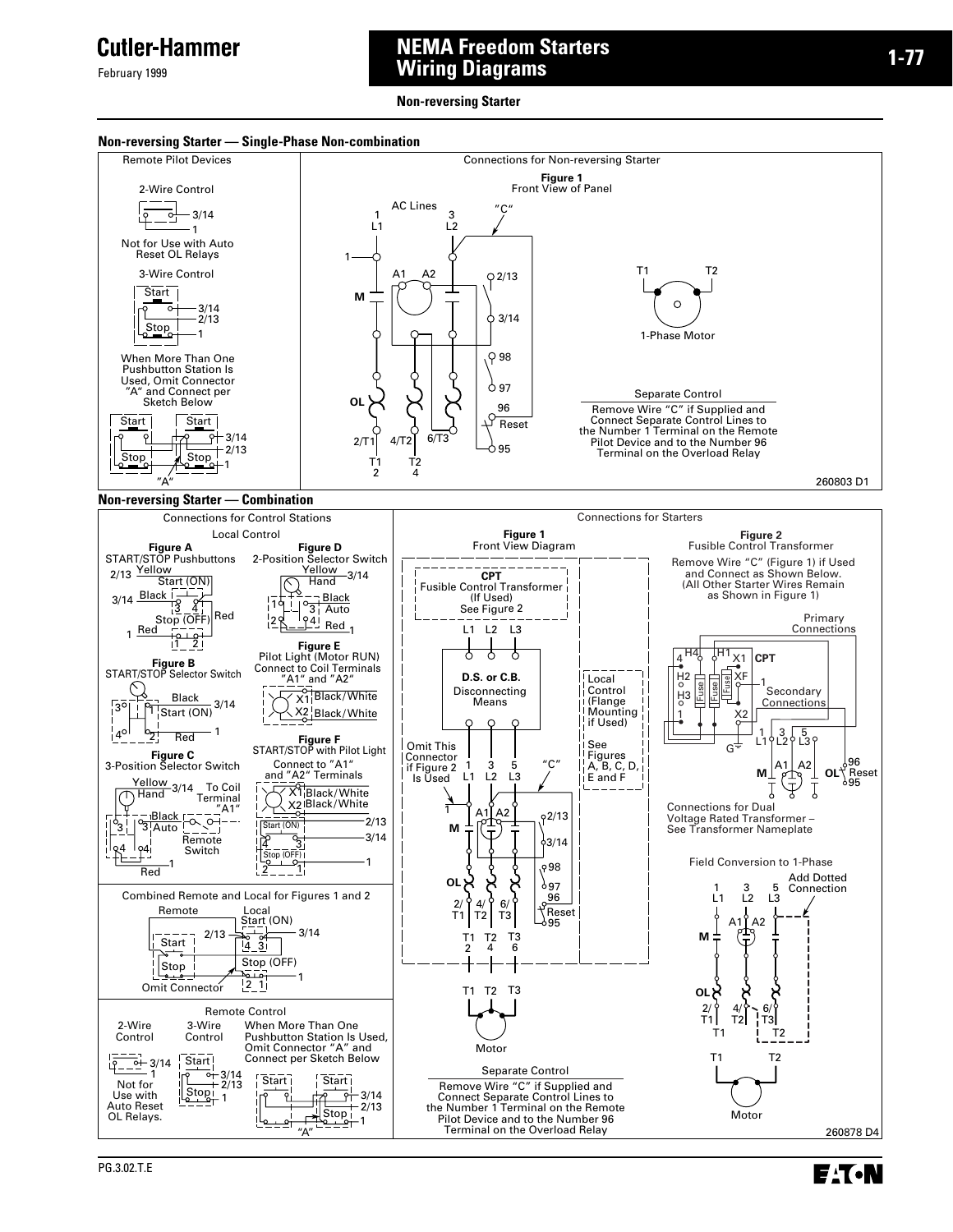**Reversing Starter**

#### **Reversing Starter — Non-combination**

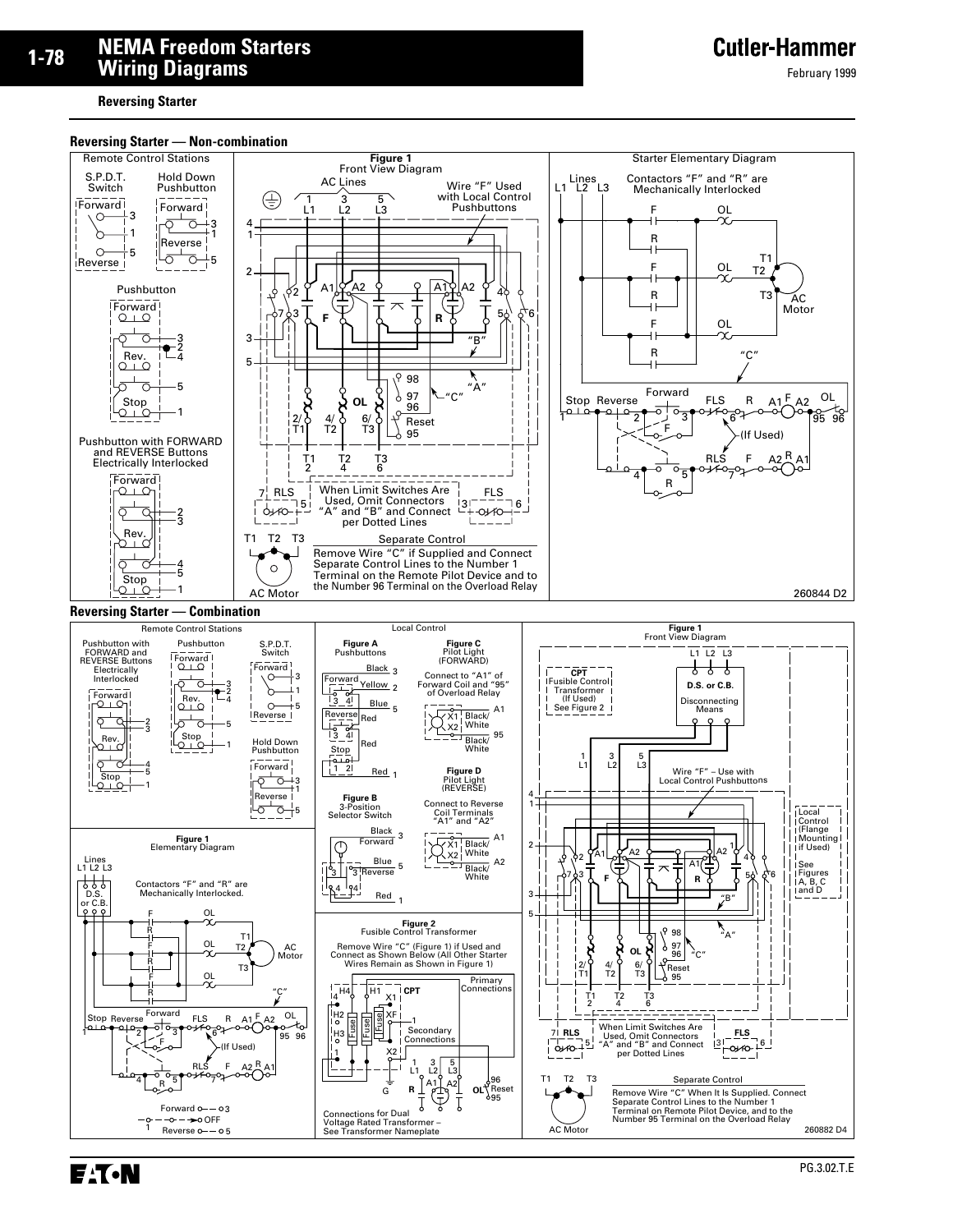February 1999

## **NEMA Freedom Starters Wiring Diagrams**

**Cover Control**

## **Non-reversing Cover Control**

#### **NEMA 1 C400GK Control Options** CADE CAND CANDER CONTROLLER CONTROLLER CONTROLLER CONTROLLER CONTROLLER CONTROLLER







Refer to Diagram Inside Enclosure for Connections **Figure F Figure A** START/STOP **Figure D**<br>2-Position Selector Switch Overload Tripped Pushbuttons Yellow Black/ Yellow **Hand** White ↸  $\frac{2}{13}$ Start X1 Ξī Black ៑  $\frac{1}{4}$  $X2$ Black 3/14  $\frac{1}{3}$ l O Auto  $\sqrt{3}$ Red Black/White Stop  $\varphi_4$ Red منه 1  $\frac{1}{2}$ Red <sub>1</sub> 898 1 **Figure B**<br>START/STOP<br>Selector Switch **Figure E** Pilot Light (Motor RUN) 97 Connect to Coil OL Κ Terminals "A1" & "A2" 96 م ≺∖ Reset  $6\frac{105}{95}$ Black  $13^{\circ}$ Black/  $\frac{1}{1}$  Start <sup>3</sup>  $\frac{1}{1}$  X1 **White** Wire "C" Red  $x<sub>2</sub>$  $b_{\overline{2|}}$ i 40 l 1 Black/ **White Figure C** 3-Position Selector Switch **Figure G** Pilot Light (Motor STOP) L1, X1 or 1 Yellow<br>Hand า NC Interlock Stop Remote Switch Black/ Black<sub>r</sub>  $-\frac{5}{3}$ White  $\overline{O}$  $\sim$   $\sim$  $\leq$   $\frac{1}{10}$  Coil Auto<sup>T</sup>  $\overline{3}$ Connect to OL  $\overline{2}$ .<br>L \_ \_ Terminal No. 96 Black/ White  $\frac{941}{1}$ Red<sub>1</sub> 260811 D1

Local Control Options (If Used)

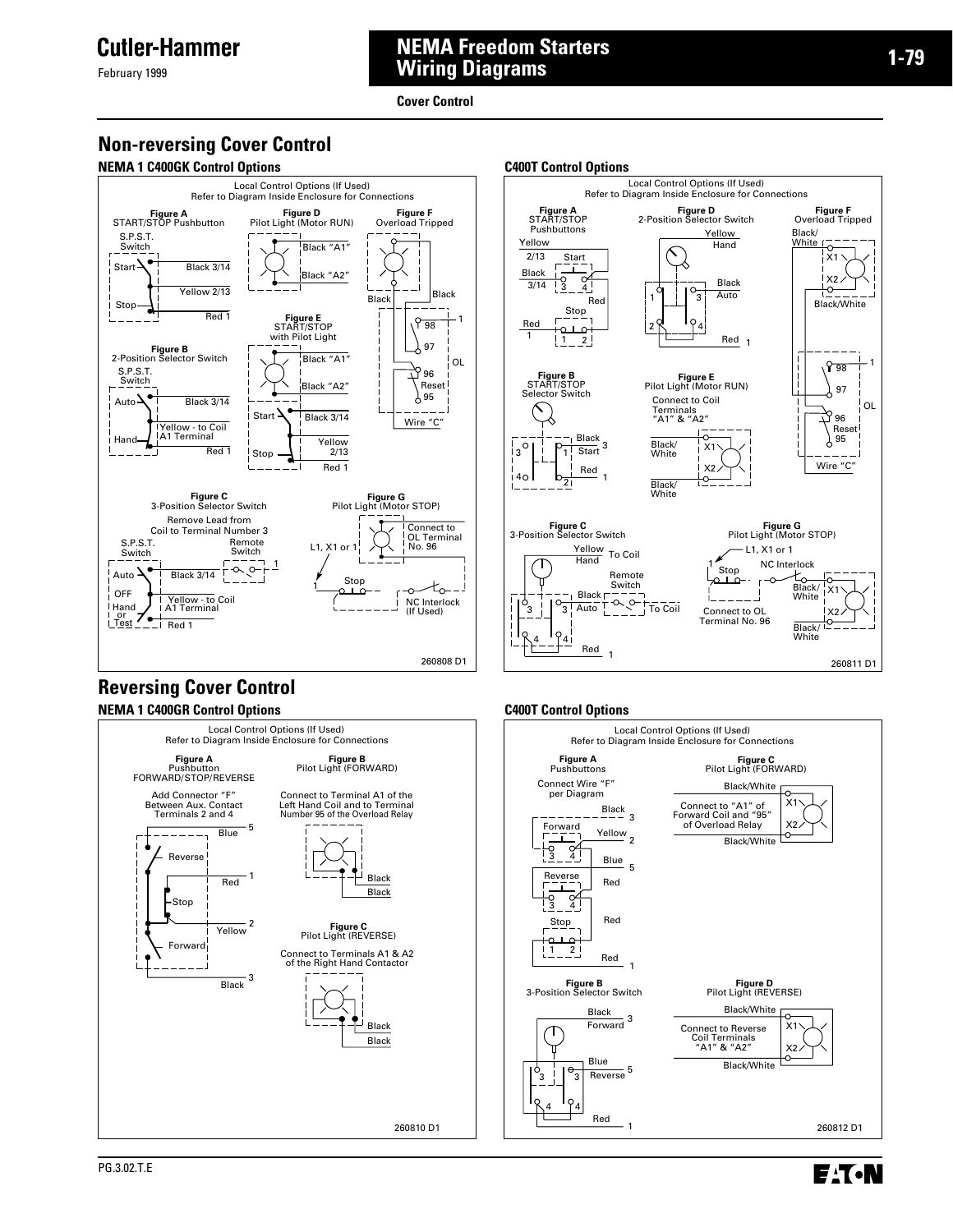#### **Multispeed**

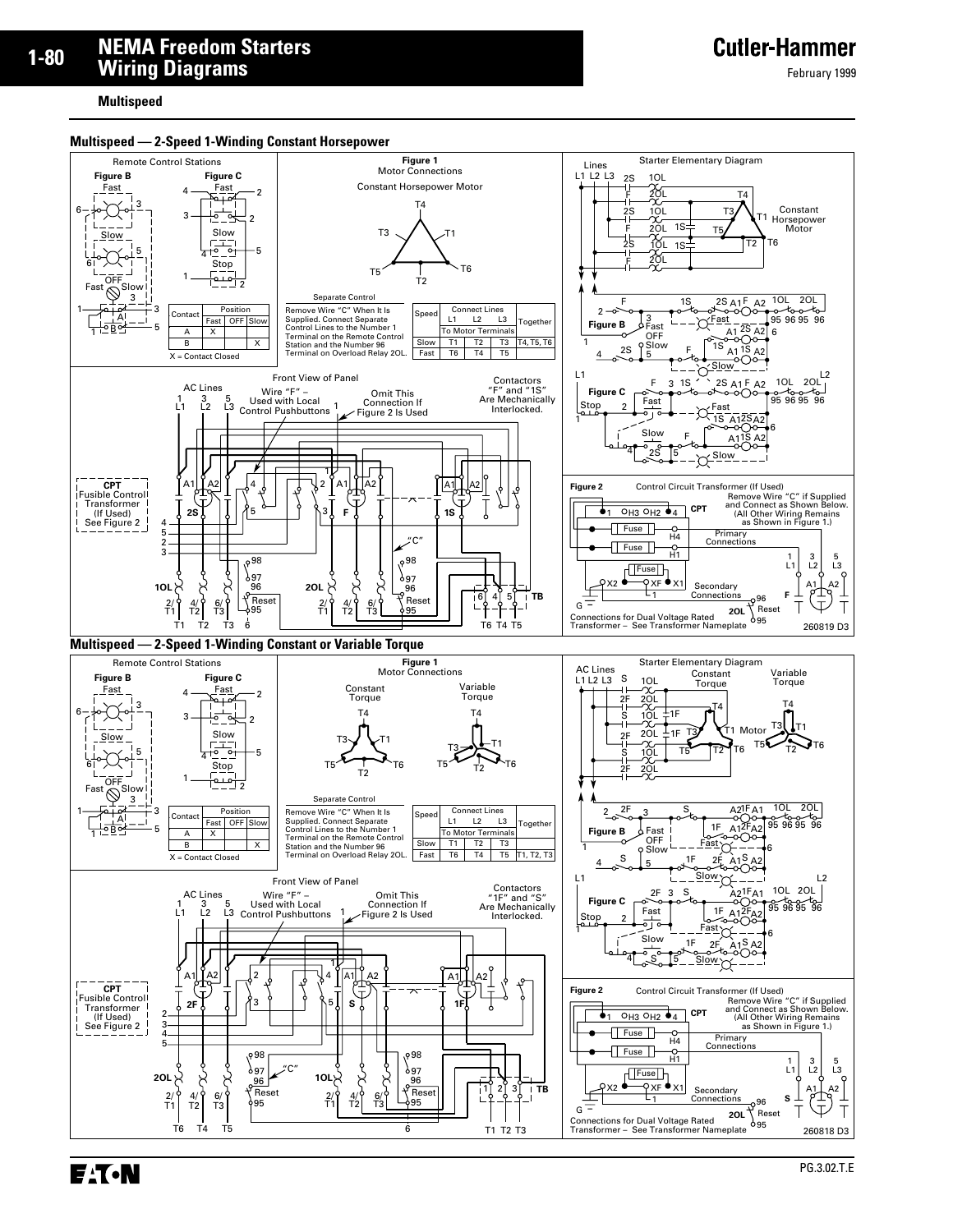February 1999

## **NEMA Freedom Starters Wiring Diagrams**

**Multispeed**

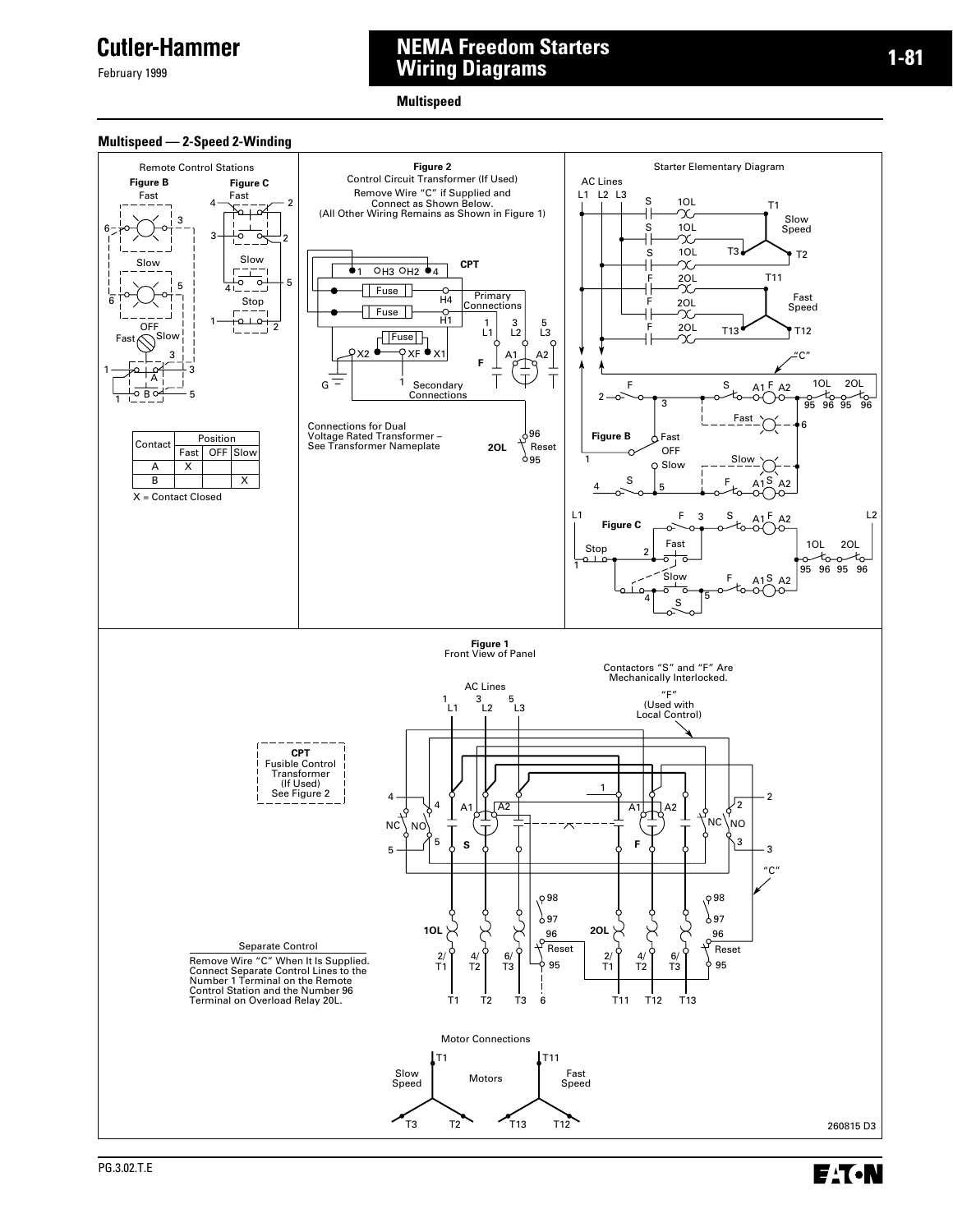**Cover Control**

### **Multispeed Cover Control**

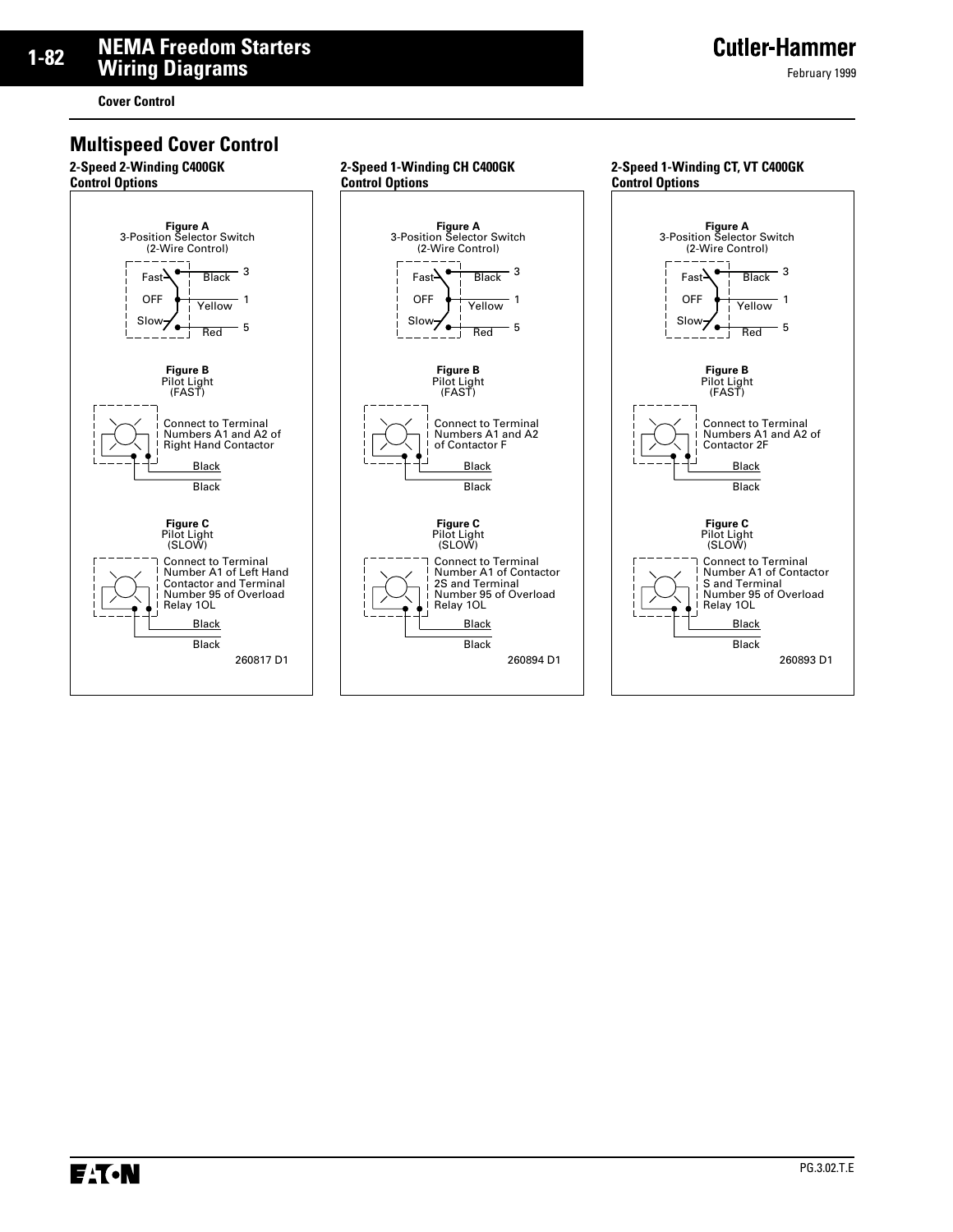February 1999

### **NEMA Freedom Starters Wiring Diagrams**

**Cover Control**



**2-Speed 1-Winding CH C400T Control Options**



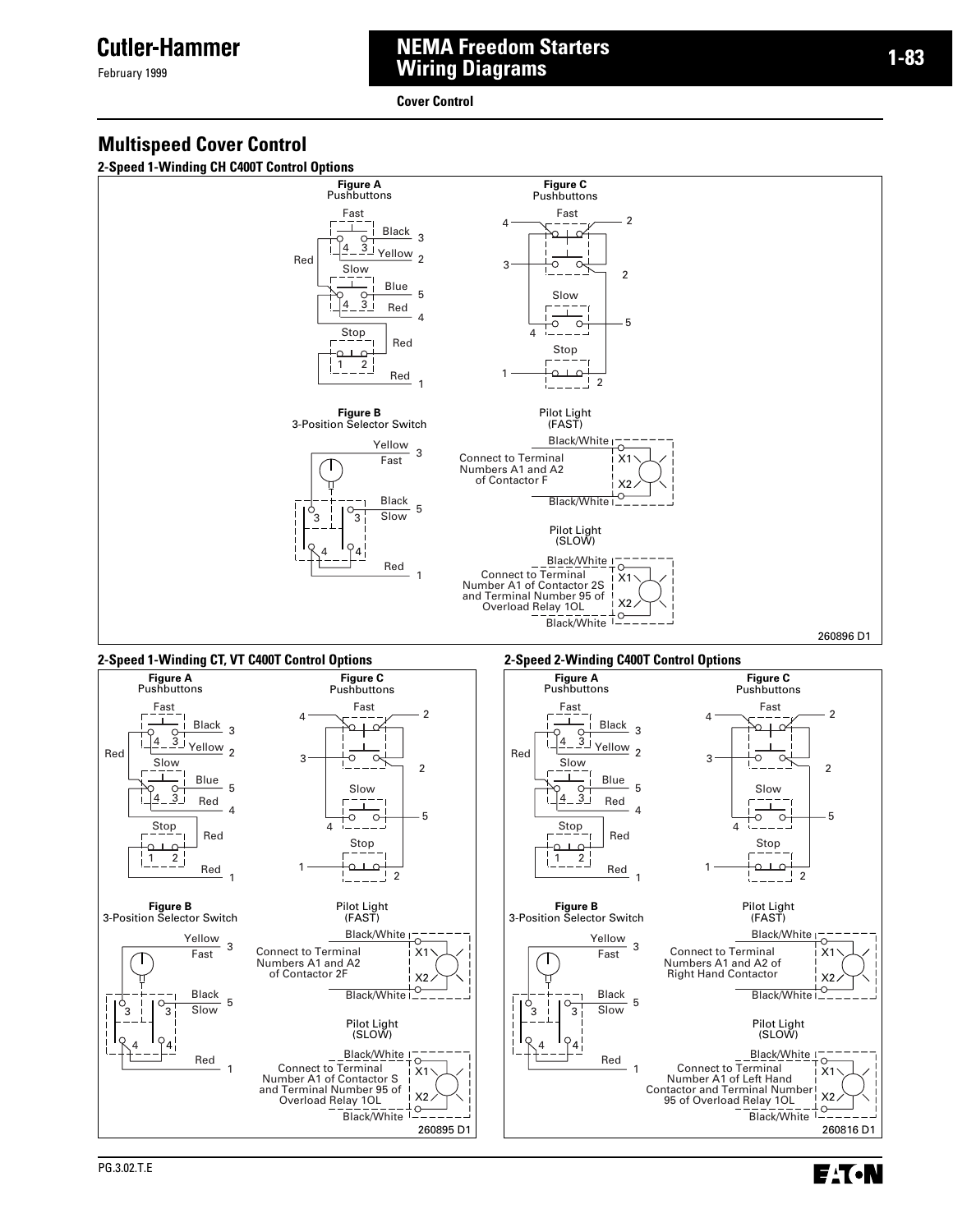**Reduced Voltage**

#### **Part Winding — Non-combination**